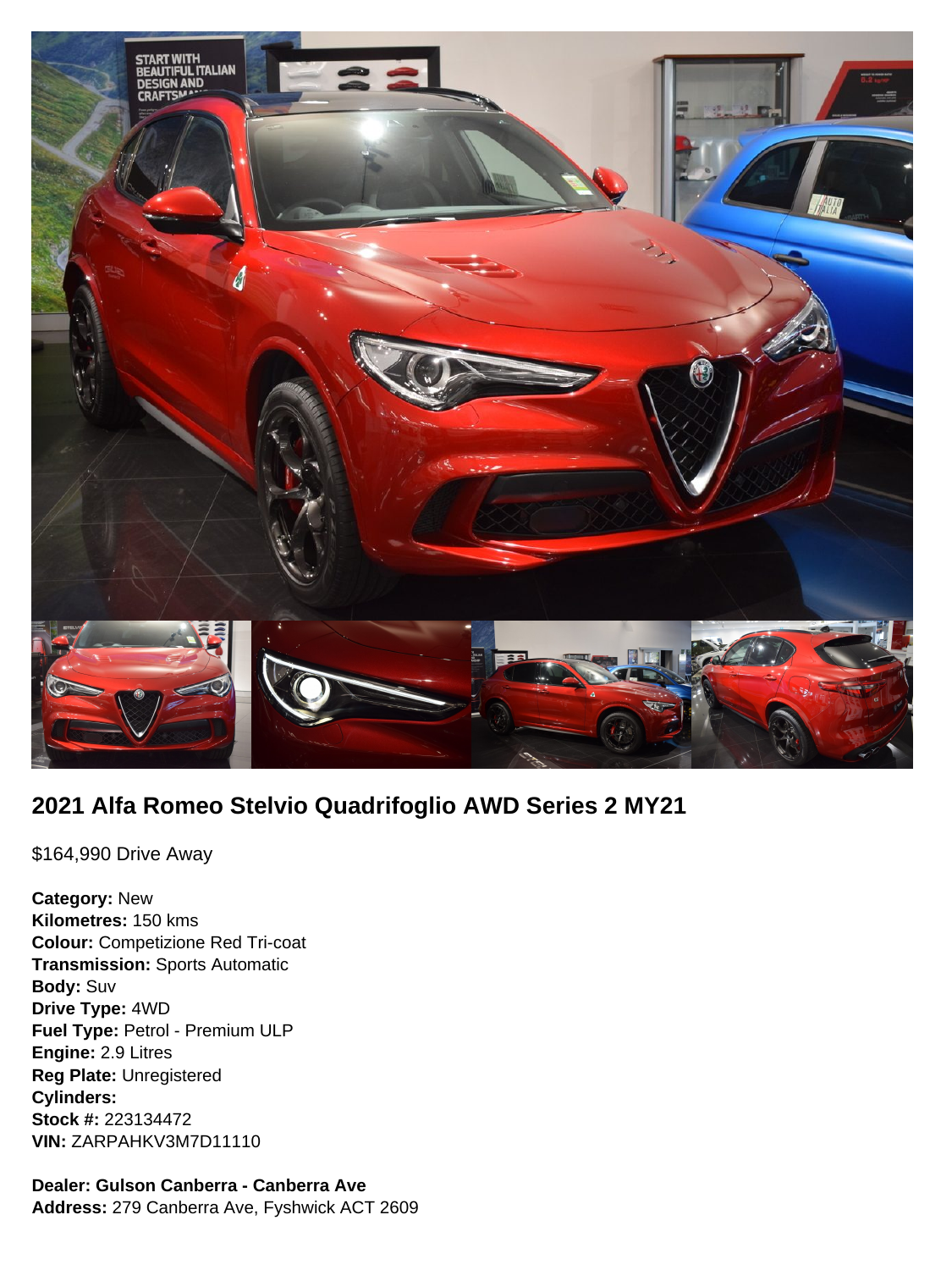## **Dealer Comments**

MY21 Stelvio Quadrifoglio in Competizione Red with dual pane sunroof. Its more than an SUV. 375kw V6 bi turbo the stuff dreams are made of. Pricing based on ACT on road costs subject to change for NSW. We have been selling and servicing premium quality vehicles for over 50 years. Trades are always welcome and delivery can be arranged Australia wide. Please enquire today to arrange a test drive or to get a personal quote for this car. We will be happy to offer you our great customer service.

COVID-19 Update: We are taking all necessary precautions to minimise the impact on our customers whilst maintaining safety for all. We welcome you visiting our showrooms with confidence. We can also offer you in-depth virtual tours of our vehicles through video and can even bring this vehicle to your home or workplace for a test drive if you would prefer (local area only). Test drives are appointment only to allow for pre-preparation. \* If the price does not contain the notation that it is "Drive Away No More to Pay", the price may not include additional costs, such as stamp duty and other government charges. Please confirm price and features with the seller of the vehicle.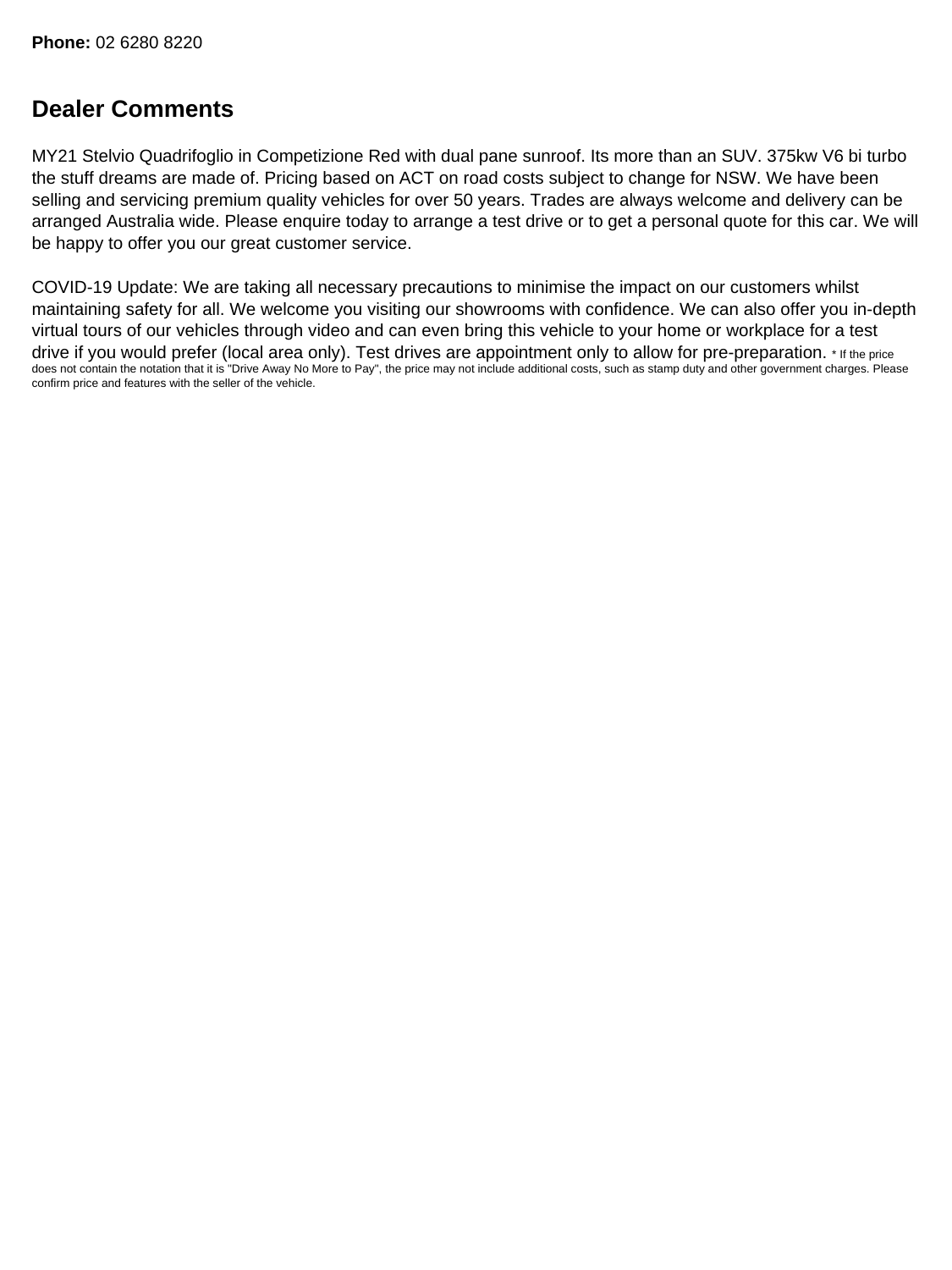### **Features and Specifications**

#### **Audio, Visual & Communication**

14 Speaker Stereo Multi-function Control Screen - Colour Premium Sound System **Accord 2012 Radio - Digital (DAB+)** Smart Device App Display/Control Smart Device Integration - Android Auto Smart Device Integration - Apple CarPlay Subwoofer Audio - Aux Input USB Socket Bluetooth System Colour Display Screen - Front

#### **Instruments & Controls**

Digital Instrument Display - Partial GPS (Satellite Navigation)

#### **Interior**

Pedals - Sports Suede Look - Seats Partial Headlining - Colour Leather - Armrest Front Leather Seats - Partial Leather Steering Wheel Leather Trimmed - (Whole) Dash Cover Leather Trimmed - Interior Fittings Metallic Finish Interior Inserts

#### **Lights & Windows**

Power Windows - Front & Rear **Rain Sensor (Auto wipers)** Rain Sensor (Auto wipers) Rear View Mirror - Electric Anti Glare **Rear Windows - Extra Dark/Privacy** Rear Wiper/Washer Tail Lamps - LED Daytime Running Lamps **Headlamp - High Beam Auto Dipping** High Beam Auto Dipping Headlamp Washers **Headlamps - Active (Cornering/steering)** Headlamps - Active (Cornering/steering) Headlamps - Bi-Xenon (for low & high beam) Headlamps Automatic (light sensitive) Heat Insulated - Windscreen **Heated Washer Jets Heated Washer Jets** Lighting - Exterior Side

# Amplifier - 1 Separate Australian Control of Audio - Aux Input Socket (MP3/CD/Cassette)

Speed Limiter Tyre Pressure Monitoring:- with logging/display

Carbon Fibre - Interior Inserts Gloss Finish Window Surrounds - Exterior

#### **Safety & Security**

Airbags - Head for 1st Row Seats (Front) Parking Assist - Graphical Display Airbags - Head for 2nd Row Seats Airbags - Side for 1st Row Occupants (Front) Seatbelt - Load Limiters 1st Row (Front) Seatbelt - Pretensioners 1st Row (Front) Seatbelts - Lap/Sash for 5 seats Alarm Alarm with Motion Sensor Warning - Driver Fatigue Warning - Rear Cross Traffic (when reversing) Warning - Road Sign Display Blind Spot Sensor Blind Spot with Active Assist Brake Assist Brake Emergency Display - Hazard/Stoplights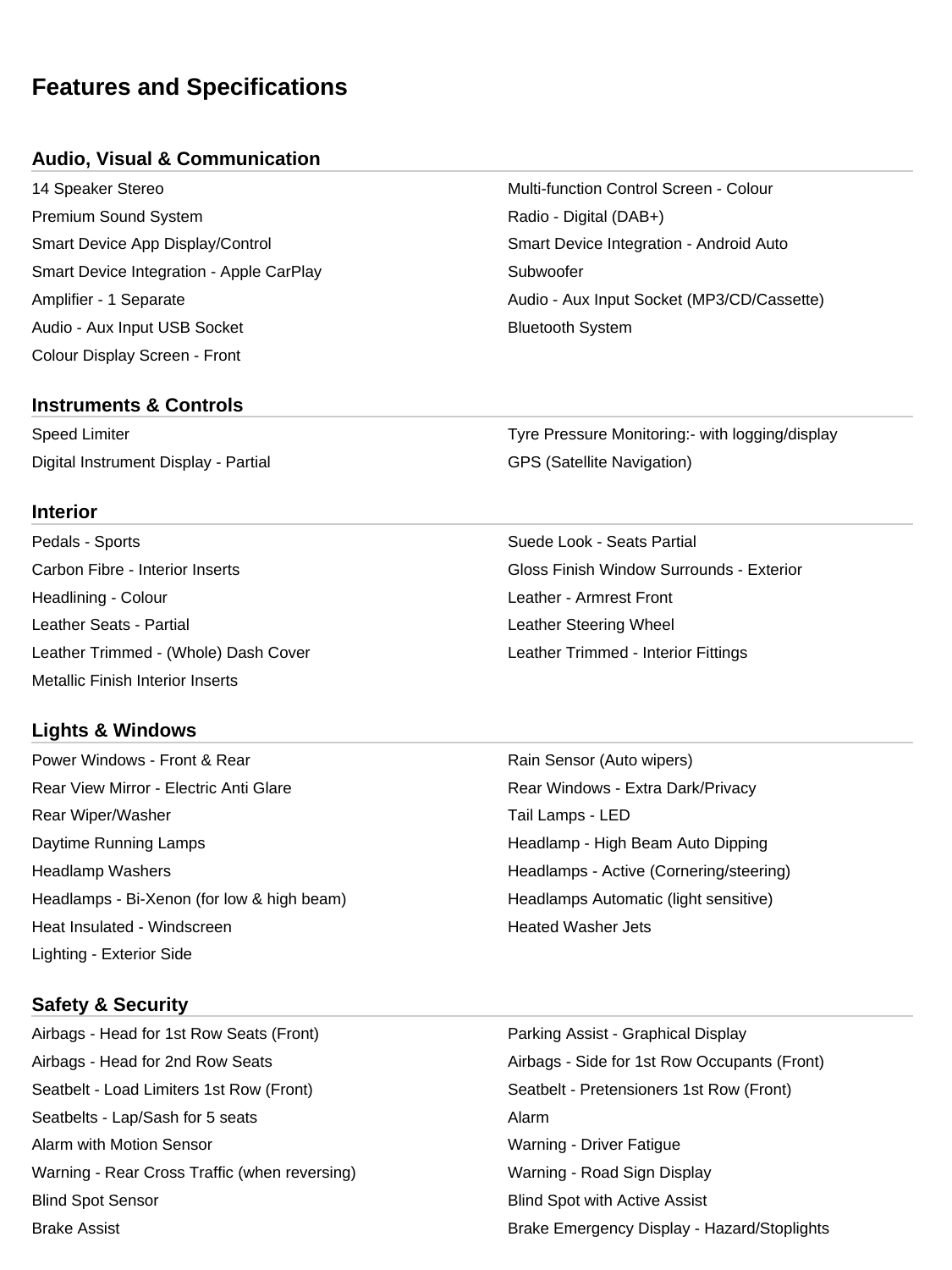ABS (Antilock Brakes) Camera - Rear Vision Central Locking - Key Proximity Central Locking - Remote/Keyless Collision Mitigation - Forward (High speed) Collision Mitigation - Forward (Low speed) Collision Warning - Forward **Control - Electronic Stability** Control - Electronic Stability Control - Hill Descent Control - Park Distance Front Control - Traction **Control - Traction** Detection Detection Detection EBD (Electronic Brake Force Distribution) The Engine Immobiliser Airbag - Driver **Hill Holder** Airbag - Passenger Lane Departure Warning Lane Keeping - Active Assist

Control - Park Distance Rear Control - Pedestrian Avoidance with Braking

#### **Seating**

Seat - Driver with Electric Lumbar Seat - Height Adjustable Driver Sports Seats - 1st Row (Front) Electric Seat - Drivers with Memory Headrests - Adjustable 2nd Row x2 Heated Seats - 1st Row Heated Seats - 2nd Row

#### **Fuel**

Engine - Cylinder Shutdown (Fuel Economy) Engine - Stop Start System (When at idle)

#### **Steering**

Multi-function Steering Wheel **Power Steering - Electric Assist** Power Steering - Speed Sensitive Steering Wheel - Sports Adjustable Steering Col. - Tilt & Reach

#### **Body**

Roof Rails **No. 2018 Roof Rails** Sports Exhaust **No. 2018 Sports Exhaust** Exhaust System - Dual

#### **Suspension**

Suspension - Auto Levelling Suspension - Sports Control - Electronic Damper

#### **Transmission & Drivetrain**

#### **Wheels & Tyres**

Seat - Bolsters Adjustable for Driver Seat - Bolsters Adjustable for Front Passenger Seat - Height Adjustable Passenger Seat - Passenger with Electric Lumbar Electric Seat - Passenger Headrests - Adjustable 1st Row (Front)

Active Torque Transfer System **Differential Rear - Active/Electronic** Driving Mode - Selectable Gear Shift Paddles behind Steering Wheel

Tyre Repair Kit 20" Alloy Wheels